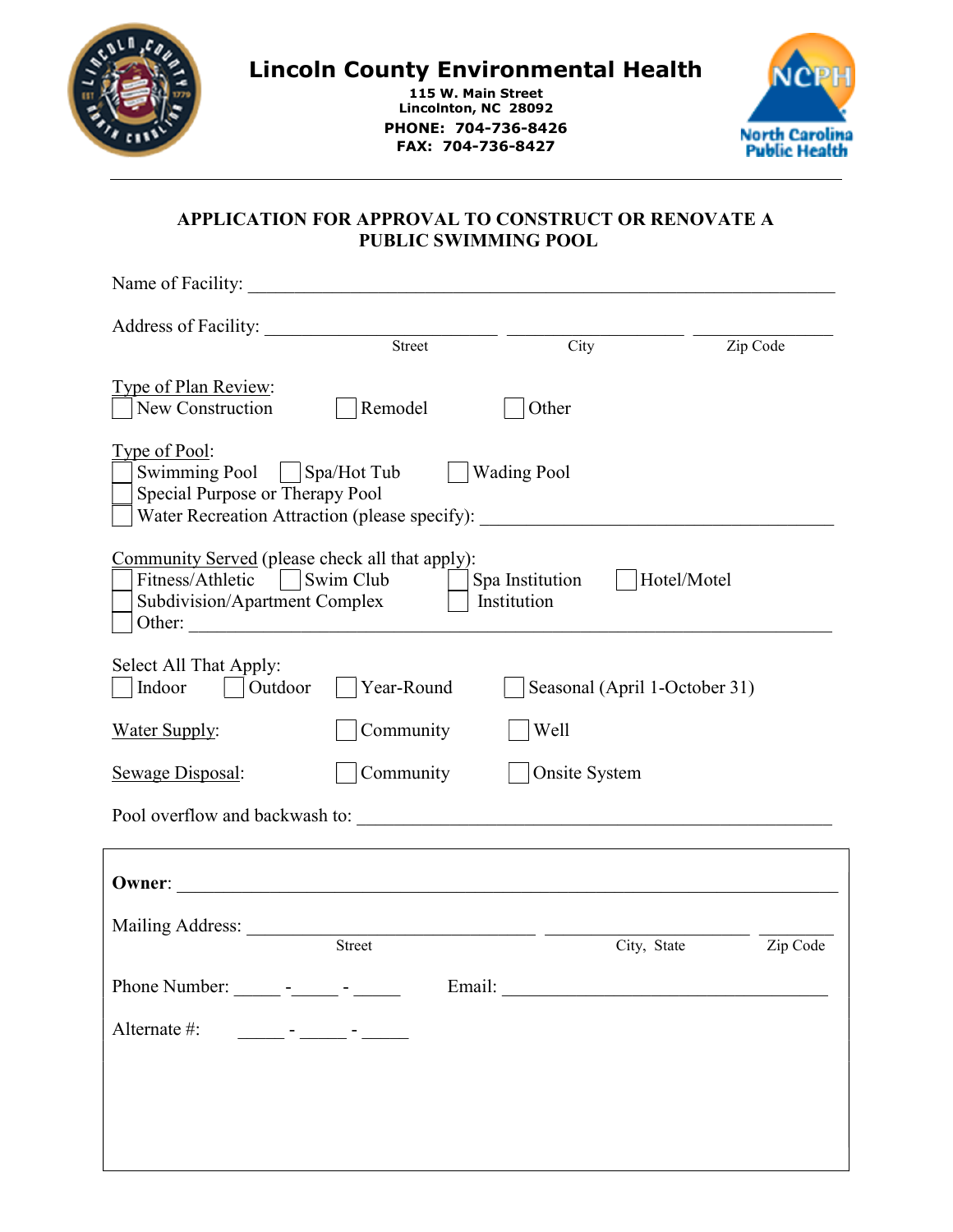| Address of Contractor: <u>Street Street Street Street Street</u>                                                                                                                                                               |        | City, State Zip Code |  |  |  |
|--------------------------------------------------------------------------------------------------------------------------------------------------------------------------------------------------------------------------------|--------|----------------------|--|--|--|
| Phone Number: ______ - _____ - ______                                                                                                                                                                                          |        |                      |  |  |  |
| Alternate #: $\qquad \qquad  \qquad  \qquad -$                                                                                                                                                                                 |        |                      |  |  |  |
| Pools shall be constructed by a contractor licensed by NC Licensing Board for General Contractors as required by<br>G.S. $87-1$                                                                                                |        |                      |  |  |  |
|                                                                                                                                                                                                                                |        |                      |  |  |  |
|                                                                                                                                                                                                                                |        |                      |  |  |  |
|                                                                                                                                                                                                                                | Street | City, State Zip Code |  |  |  |
| Phone Number: _______ - ______ - ______                                                                                                                                                                                        |        |                      |  |  |  |
| Alternate #: The Contract of the Contract of the Contract of the Contract of the Contract of the Contract of the Contract of the Contract of the Contract of the Contract of the Contract of the Contract of the Contract of t |        |                      |  |  |  |
| Pool plans and specifications shall be prepared by a registered design professional as required by G.S. 89C<br>Engineering or G.S. 83A Architecture                                                                            |        |                      |  |  |  |

The owner shall submit:

- A complete sets of plans for review. (In some cases 2 sets of plans may be required  $\&$ digital plans may be accepted). Plans shall be drawn to scale. All prints and drawings shall be a minimum of  $18 \times 24$  inches and a maximum size of  $36 \times 42$  inches. Plans shall include:
	- 1. Plan and sectional view dimensions of both the pool and the area enclosed by the barrier fences to include the bathhouse and the equipment room and pool accessories;
	- 2. Specifications of all treatment equipment used and their layout in the equipment room – (see check list on next page);
	- 3. A piping schematic showing piping, pipe size, inlets, main drains, skimmers, gutter outlets, vacuum fittings and all other appurtenances connected to the pool-piping system;
	- 4. Layout of the chemical storage room; and
	- 5. Specifications for the water supply and wastewater disposal systems that include aspects such as well location and backwash water disposal where applicable.
	- Plan review fee payment of \$250.00
	- Application for approval to construct or renovate a public swimming pool.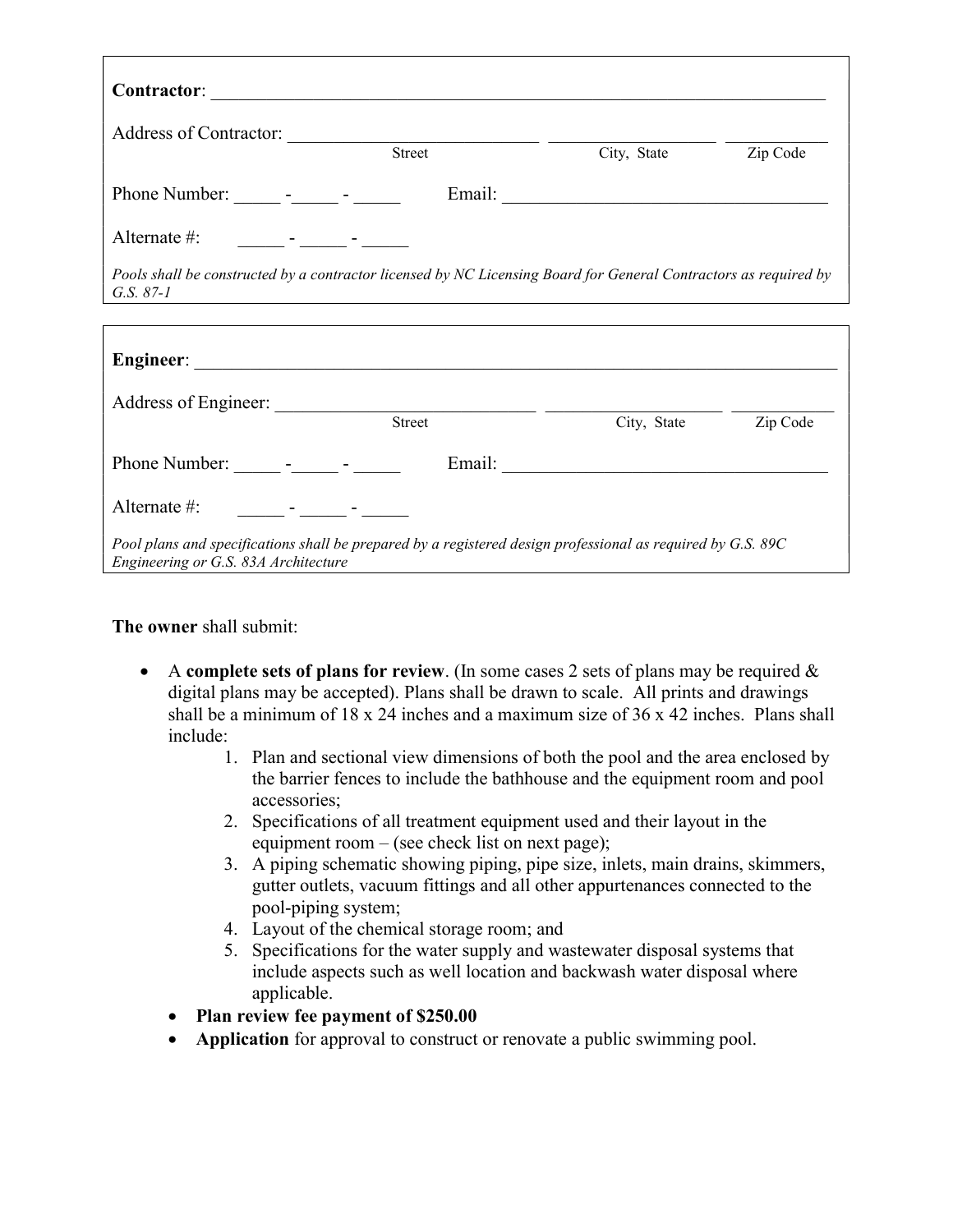| Specification documents submitted for:                                                                                                                         | If Applicable:                                                                                                                                                   |
|----------------------------------------------------------------------------------------------------------------------------------------------------------------|------------------------------------------------------------------------------------------------------------------------------------------------------------------|
| <b>Circulation Pump</b><br>Filter<br><b>Automatic Chemical Feeder</b><br>Skimmers<br><b>Return Flow Meter</b><br>Main Drain Covers/Grates<br>Adjustable Inlets | Pool Heater<br>Slide<br>Diving equipment<br><b>Surge Container</b><br>Variable Height Surface Skimmer<br><b>Water Recreation Features</b><br><b>Feature Pump</b> |
| <u>POOL</u>                                                                                                                                                    |                                                                                                                                                                  |
| Will pool be lifeguarded?<br>Yes                                                                                                                               | N <sub>o</sub>                                                                                                                                                   |
| Number of units of life saving equipment: Ring Buoy & Body Hook: of each                                                                                       |                                                                                                                                                                  |
|                                                                                                                                                                |                                                                                                                                                                  |
|                                                                                                                                                                |                                                                                                                                                                  |
|                                                                                                                                                                |                                                                                                                                                                  |
| Volume: gallons                                                                                                                                                |                                                                                                                                                                  |
| Design Flow Rate: __________________ gpm                                                                                                                       |                                                                                                                                                                  |
| Turnover Rate:                                                                                                                                                 |                                                                                                                                                                  |
|                                                                                                                                                                |                                                                                                                                                                  |
| Materials of Construction:<br>Concrete $\Box$ Vinyl<br>Gunite<br>Pool Shell:<br>Other:<br>Pool Finish Color:<br>$\overline{Y}$ Yes                             | Fiberglass<br>$\Box$ No                                                                                                                                          |
| Pool Surface Finish Slip Resistant?                                                                                                                            |                                                                                                                                                                  |
| Shallow Area Depth: _________ ft                                                                                                                               |                                                                                                                                                                  |
| Number of Skimmers:<br>Skimmer Pipe Size: ________________ in<br>Equalizer lines may not be installed.                                                         | Number of Inlets:<br>$\frac{1}{\sin \theta}$<br>Inlet Pipe Size:                                                                                                 |
| Main Drain Size: sq. in Max GPM Main Drain Cover Can Handle: ____________________<br>Main Drain Pipe Size: in                                                  |                                                                                                                                                                  |
| Hydrotherapy Drain Size (if available) : ______ sq. in<br>Max GPM Hydrotherapy Drain Cover Can Handle:<br>Hydrotherapy Drain Pipe Size: _______ in             |                                                                                                                                                                  |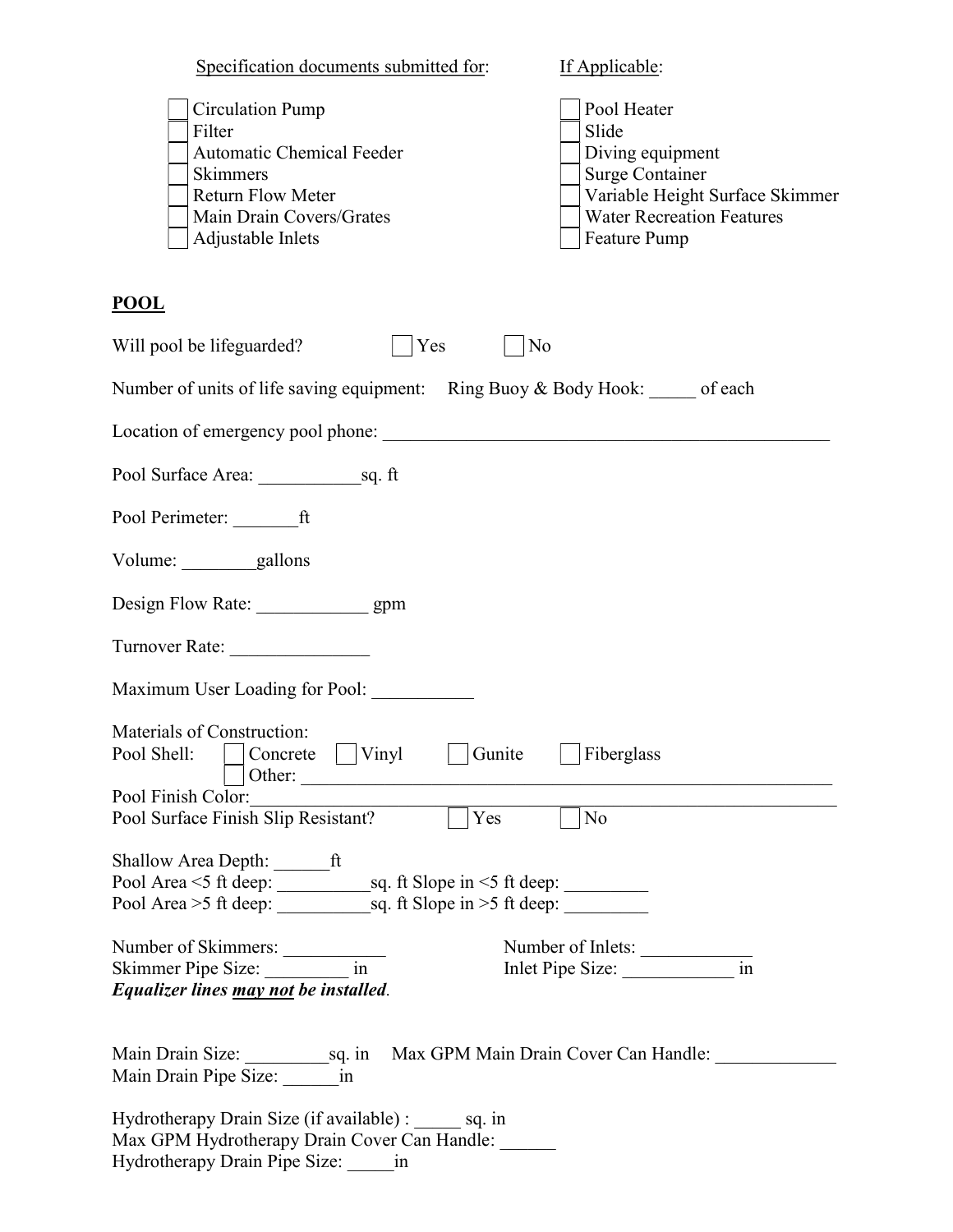| Feature Drain Size (if available): sq. in<br>Max GPM Feature Drain Cover Can Handle:<br>Feature Drain Pipe Size: _______________ in<br>Filter Flow Rate: GPM per sq. ft of bed area                                                                                                                         |
|-------------------------------------------------------------------------------------------------------------------------------------------------------------------------------------------------------------------------------------------------------------------------------------------------------------|
| Type of Disinfection:   Chlorine   Bromine  <br>Salt Water System   Biguanide                                                                                                                                                                                                                               |
| Number of ladders provided:<br>Sets of steps and handrails provided:                                                                                                                                                                                                                                        |
| Night Time Swimming:<br>Yes<br>No                                                                                                                                                                                                                                                                           |
| Underwater Lighting (if provided): watts/sq. ft of water surface<br>lumens/sq. ft of water surface                                                                                                                                                                                                          |
| Deck Lighting (if provided): ______________ ft-candles                                                                                                                                                                                                                                                      |
| Decking:<br>Slope:                                                                                                                                                                                                                                                                                          |
| <b>Barrier Fence:</b><br>Fence/entrance gate detail drawn on plan?<br>Yes (skip to next section)<br>No (provide fence schematic)                                                                                                                                                                            |
| Fence Height: ft<br>Type:<br>Type: Type of Release Mechanism on Access Gate(s): 1992<br>Height of Release Mechanism on Access Gate(s):                                                                                                                                                                      |
| <b>RESTROOMS AND SHOWERS: A SCALED DRAWING OF THE RESTROOM FACILITES MUST</b><br>BE SUBMITTED EVEN IF THE RESTROOM FACILITES WERE CONSTRUCTED PRIOR TO APPLICATION<br>FOR POOL CONSTRUCTION.<br>Note: Session Law 2011-39 Senate Bill 368 states in part that requirements related to dressing and sanitary |
| facilities do not apply to interactive play attractions.                                                                                                                                                                                                                                                    |
| Number of fixtures provided:<br>Females<br>Males<br>Showers:<br>Showers:<br>Lavatories:<br>Lavatories:<br>Water Closets:<br>Water Closets:<br>Urinals:                                                                                                                                                      |
| Bench or room provided for dressing?<br>Yes<br>No<br>Are showers provided on the pool deck enclosure?<br>Yes<br>No<br>*Are showers drained to sanitary sewer?<br>N <sub>o</sub><br>Yes                                                                                                                      |

\*Shower drains are enforced by the building codes department.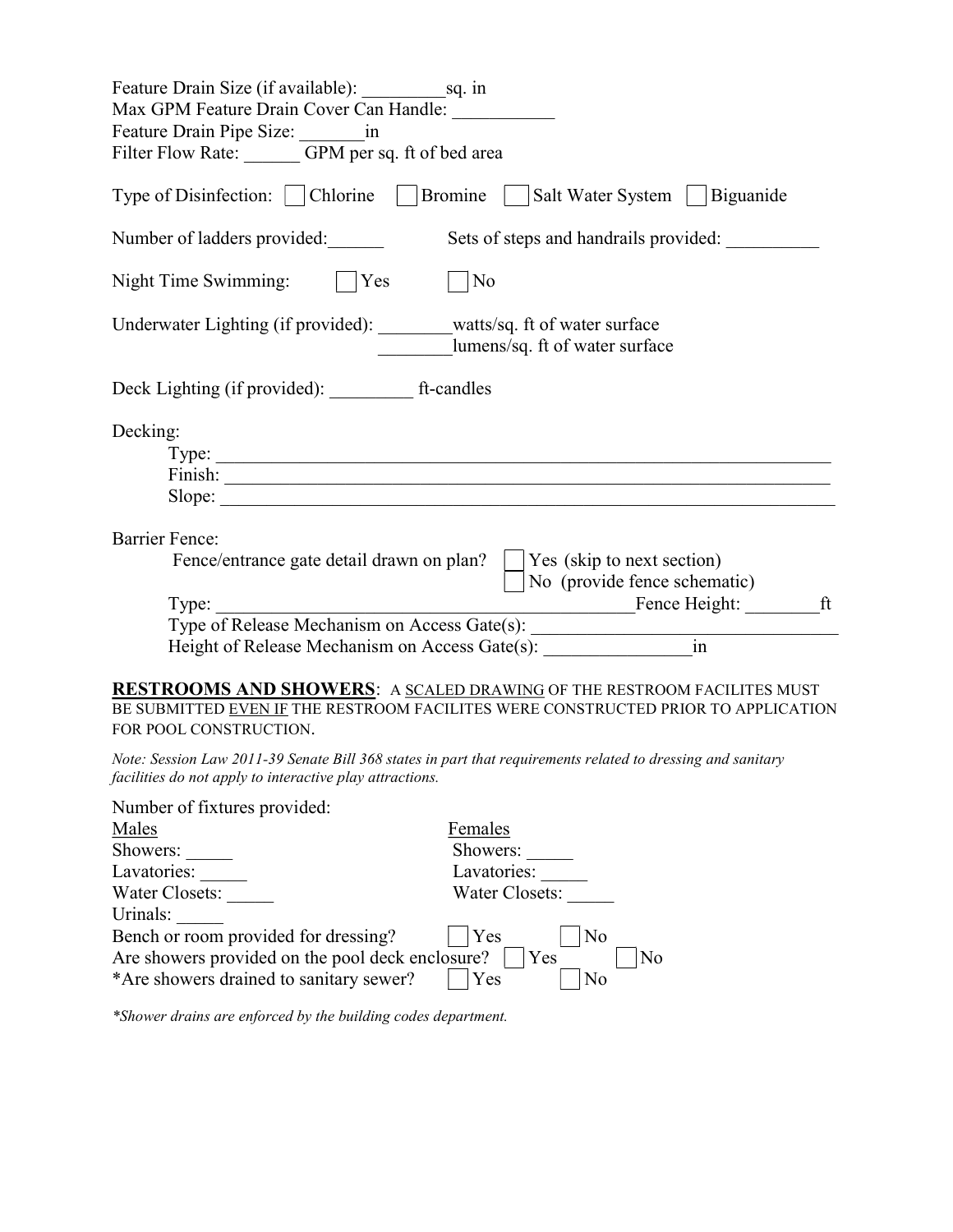#### CHEMICAL AND EQUIPMENT ROOM:

| <b>Chemical Room Dimensions:</b><br>Shelf provided<br>Lighting          | width               | length | height                   |
|-------------------------------------------------------------------------|---------------------|--------|--------------------------|
| Type of Ventilation:<br>Vented away from pool                           | Natural Cross Draft |        | <b>Continuous Forced</b> |
| Equipment Room Dimensions:<br>Lighting<br>Floor drain to sanitary sewer | width               | length | height                   |
| Floor sloped not less than $\frac{1}{4}$ inch to drain                  |                     |        |                          |
| Type of Ventilation:<br>Vented away from pool                           | Natural Cross Draft |        | <b>Continuous Forced</b> |

## CALCULATIONS: Show calculations.

## POOL PERIMETER:

SUFACE AREA:

VOLUME (in gallons):

DESIGN FLOW RATE (gpm):

TURNOVER RATE:

BATHER LOAD: